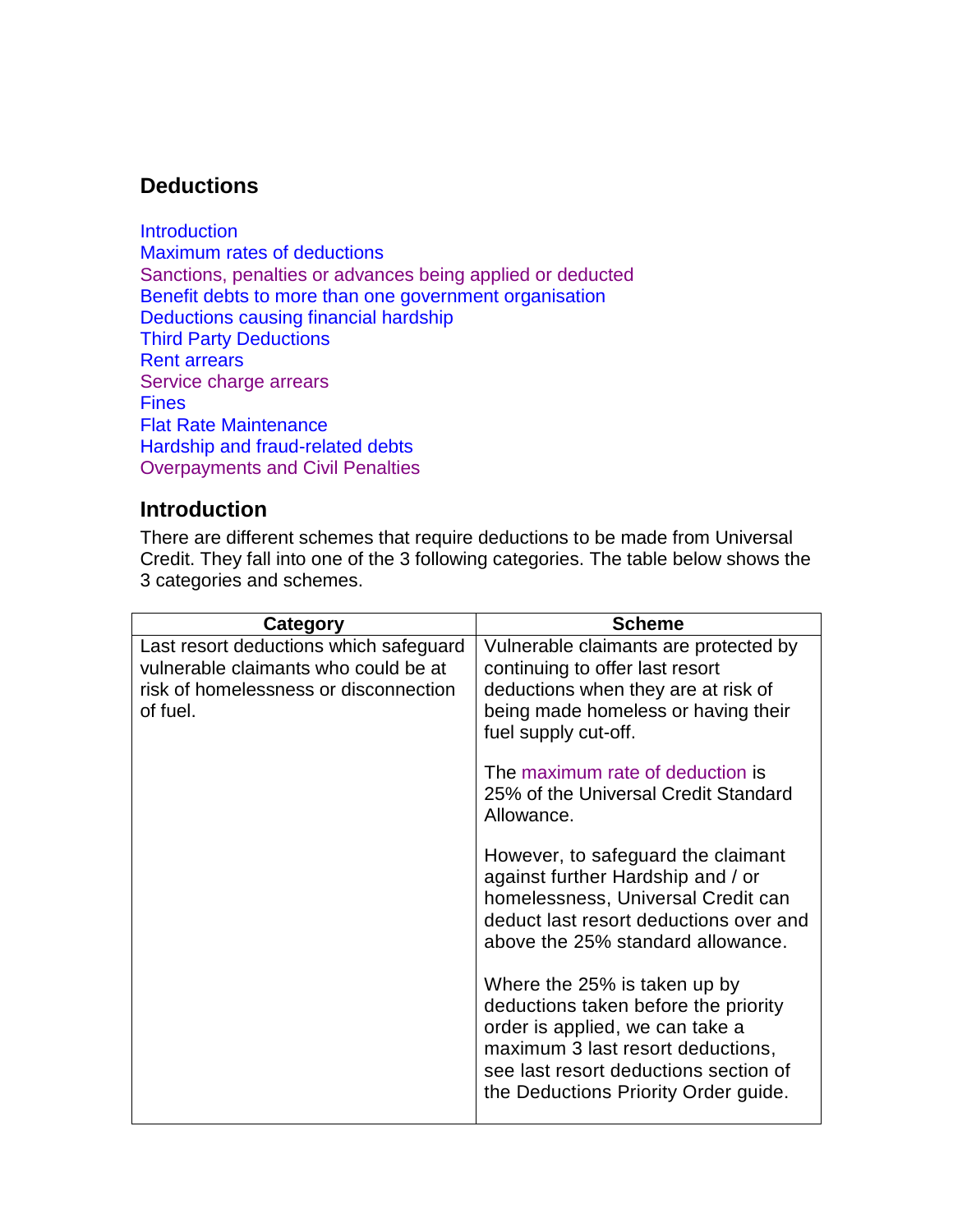|                                                                                                                                            | If deductions are needed for arrears of<br>fuel or water, we will also deduct for<br>ongoing usage of these utilities. The<br>amount deducted for ongoing usage<br>will not count towards the 25%<br>maximum amount.<br>When arrears have been repaid,<br>deductions for ongoing consumption<br>also cease. |
|--------------------------------------------------------------------------------------------------------------------------------------------|-------------------------------------------------------------------------------------------------------------------------------------------------------------------------------------------------------------------------------------------------------------------------------------------------------------|
| Enforcing social obligations when other<br>repayment methods have failed or are<br>not cost effective (court fines, Child<br>Maintenance). | Enforcing social obligations is when<br>deductions are made from a claimant's<br>Universal Credit because other<br>repayment methods have failed or are<br>not cost effective.                                                                                                                              |
|                                                                                                                                            | These could be court imposed for:<br>court fines<br>$\bullet$<br><b>Community Charge</b><br>Council Tax arrears,<br>٠<br>where arrears have built up<br>a Liability Order has been obtained<br>and the claimant could face<br>imprisonment                                                                  |
|                                                                                                                                            | Enforcing social obligations could also<br>include maintaining extended families<br>(for example, making deductions for old<br>scheme Child Maintenance or Flat Rate<br>Maintenance) or recovering third party<br>loans in the case of Integration Loan<br>arrears and Eligible Loan arrears.               |
| Ensuring that benefit debt is recovered<br>in a cost effective manner (Social Fund<br>loans, benefit overpayments).                        | A balance needs to be maintained<br>between the possible increase in the<br>recovery of government debt against<br>not causing hardship for claimants and<br>their families.                                                                                                                                |
|                                                                                                                                            | However, care must also be taken to<br>ensure that debt recovery does not act<br>as a disincentive for moving into work.                                                                                                                                                                                    |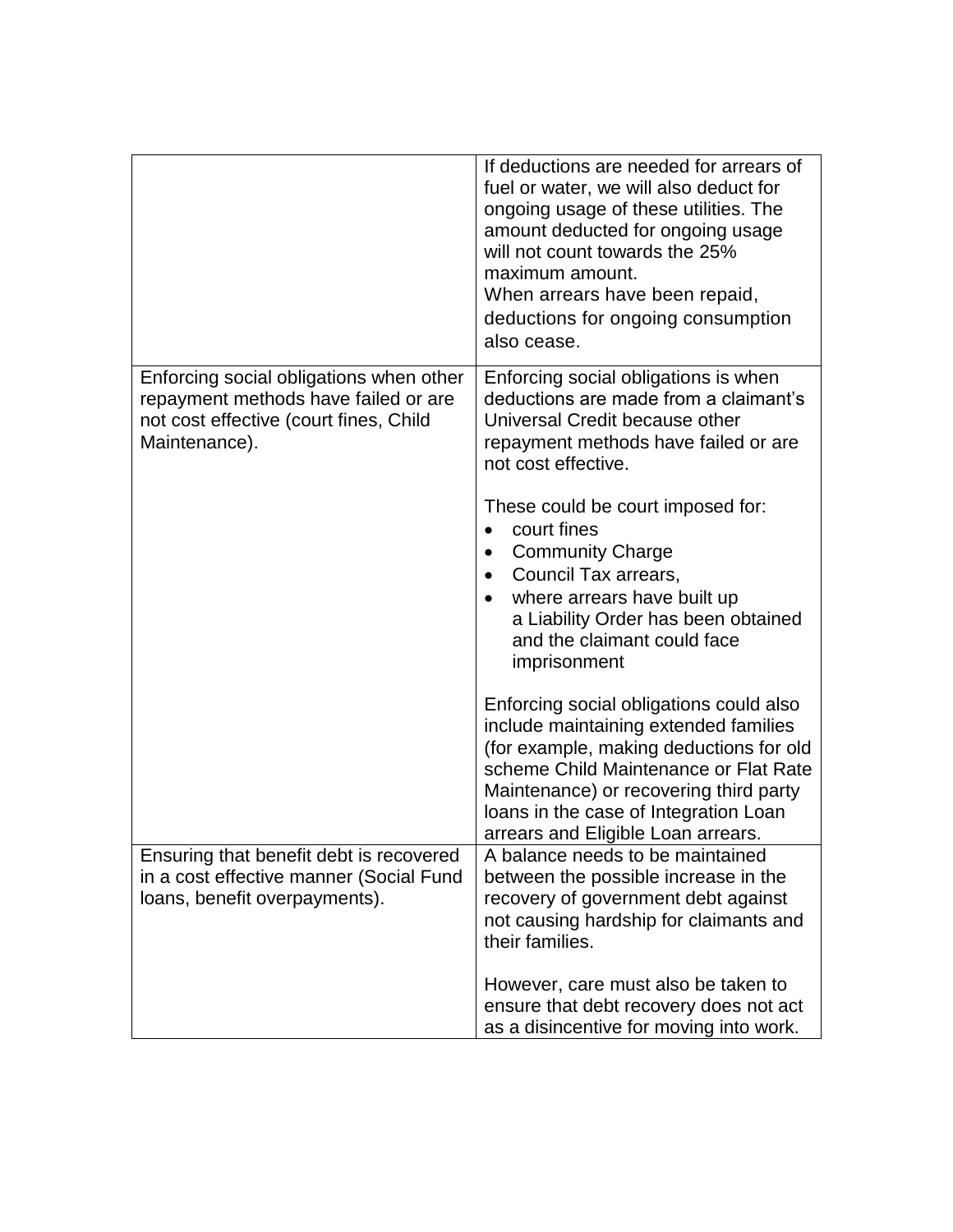### <span id="page-2-0"></span>**Maximum rates of deductions**

There is an overall maximum amount that can be deducted from someone's Universal Credit. This is the equivalent to 25% of the benefit unit's Universal Credit Standard Allowance. This limit is set to reduce the risk of a claimants facing hardship because of the amount being deducted from their Universal Credit payment.

There are two exceptions to the maximum amount rule:

- where there are deductions for arrears of fuel or water, deductions for ongoing normal consumption will also be made but the amount deducted for normal consumption will not count towards the 25% maximum amount
- if a sanction or penalty needs to be applied or an advance needs to be deducted, last resort deductions will continue even if it means the total deductions exceed the 25% maximum amount

There are maximum deduction rates or set deduction rates for each of the individual items that require deductions to be made.

When there is only one deduction required, that item's maximum deduction rate is taken. When there is more than one deduction required, provided there is sufficient Universal Credit in payment, deductions are taken for all items.

If a claimant is receiving insufficient Universal Credit to meet all deductions, or the total deductions would exceed 25% of the benefit unit's Universal Credit Standard Allowance, a priority order is applied and as many deductions as possible are taken. See Deductions priority order.

When calculating deduction rates in Universal Credit (excluding sanctions and penalties), fractions of a penny are rounded to the nearest penny. If the calculation results in exactly half a penny, it will be rounded up to the next full penny.

### <span id="page-2-1"></span>**Sanctions, penalties or advances are being applied or deducted**

If a sanction, penalty or advance is applied to a Universal Credit claim, deductions will continue to be made whilst there is sufficient Universal Credit in payment. The deductions will be made up to the overall maximum deduction rate applying the priority order where appropriate.

#### <span id="page-2-2"></span>**Benefit debts owed to more than one government organisation**

A claimant may have outstanding benefit debt relating to more than one government organisation.

If the debts are equal to each other on the priority list, for example, they are all fraud overpayments, the maximum deduction rate for that debt type will be applied and divided equally between each relevant government organisation.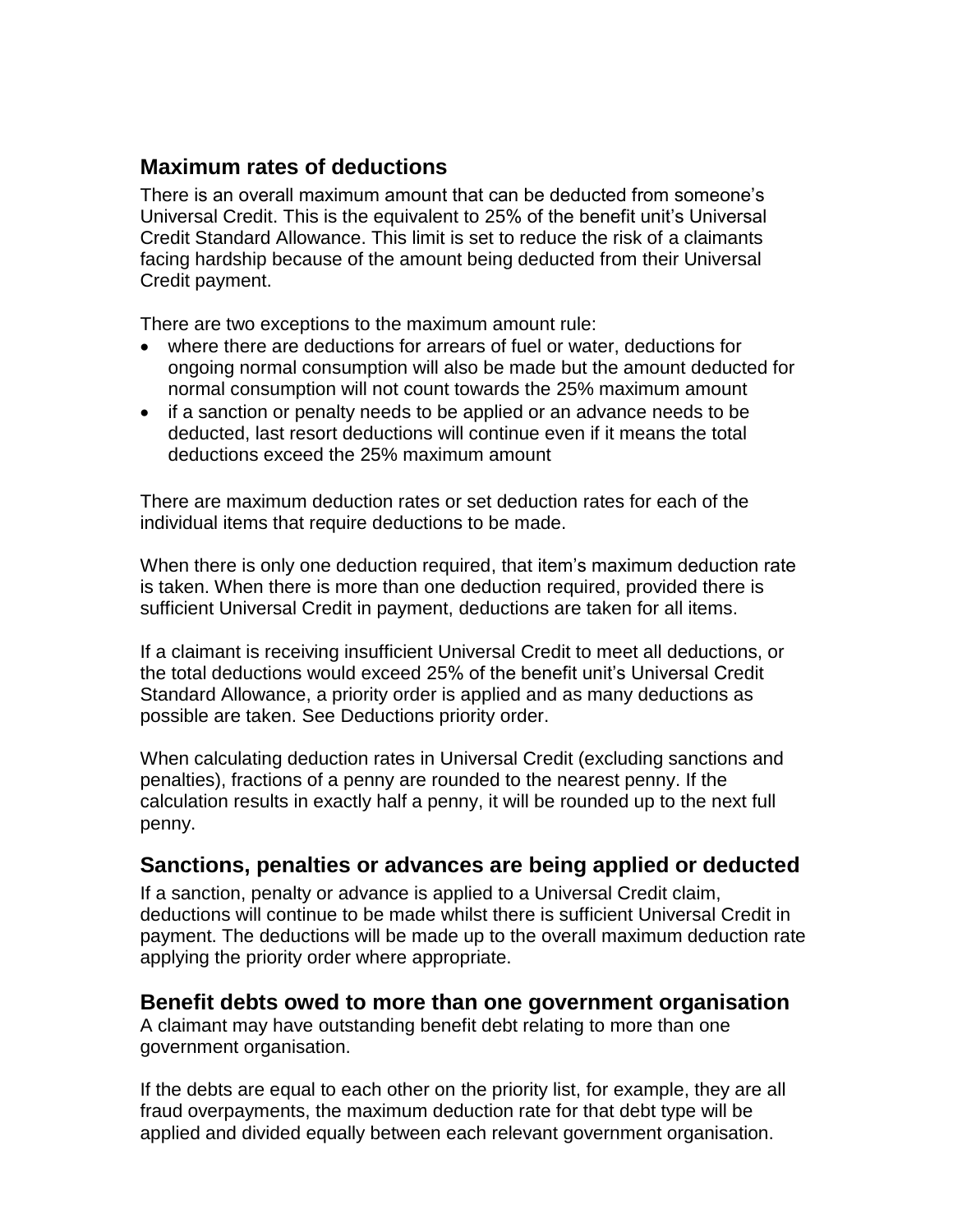## <span id="page-3-0"></span>**Deductions causing financial hardship**

If a claimant is struggling financially, they can ask for the amount of deduction to be reconsidered on the basis of financial hardship.

Financial hardship decisions are only available when deductions are being made for any of the following:

- benefit debt
- Social Fund loan
- rent arrears

Debt Management will make the financial hardship decision if the recovery is for a benefit debt or Social Fund loan.

If a claimant makes contact about deductions being made to recover benefit debt or a Social Fund loan, they must be referred to Debt Management.

If Debt Management makes a decision to reduce deductions, they will advise Universal Credit of the new reduced overall maximum deduction rate.

If the claimant does not have any benefit debts or Social Fund loans, Universal Credit can make a financial hardship decision on a rent arrears deduction. If the claimant satisfies the criteria for a reduction, only the minimum 10% deduction will apply.

If the decision is to reduce deductions, the new reduced overall maximum deduction rate will be applied to the case.

If a claimant contacts Debt Management and recoveries for benefit debt or a Social Fund loan which are not being taken but rent arrears are being recovered at a rate in excess of 10% of the Universal Credit standard allowance, Debt Management will refer the claimant to Universal Credit.

If a claimant is having deductions taken other than for benefit debt, a Social Fund loan or rent arrears at a rate in excess of 10% of the Universal Credit Standard Allowance, they cannot have their deductions reduced. This is because other deductions have set rates, not maximum rates, with the exception of fines.

# <span id="page-3-1"></span>**Third Party Deductions**

Third Party Deductions (excluding rent arrears) will be deducted at an amount equivalent to 5% of the benefit unit's Universal Credit Standard Allowance. This means couples will make higher third party payments than single claimants.

The 5% is a flat rate and if the full 5% cannot be taken, no deduction will be made. This includes cases where the 5% deduction would take a claimant above the overall maximum deduction rate of 25%.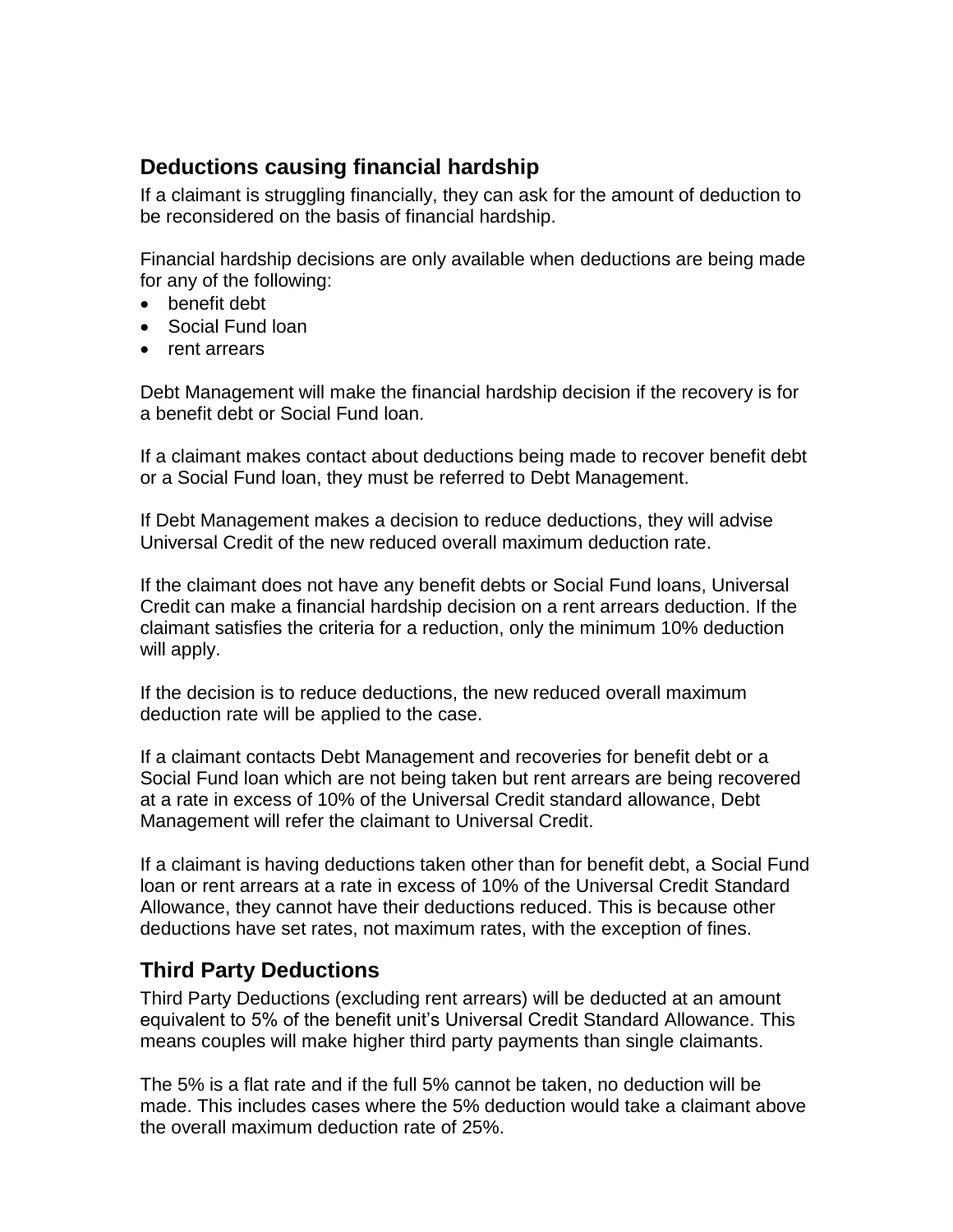If the total amount to be deducted for normal usage and arrears, for gas, electricity and water (added together), exceeds 25% of the aggregate of the Universal Credit Standard Allowance and payments for children, the claimant must consent to the deduction being made.

### <span id="page-4-0"></span>**Rent arrears**

There will be both a maximum and minimum deduction rate for rent arrears. The amount taken will vary depending on other deductions that are being made.

A rent arrears deduction can be a maximum of 20% of the Standard Allowance or as low as 10% of the Standard Allowance if other deductions are being taken.

The amount of no less than 10% and no more than 20% will be reduced pound for pound by any other deductions being made from the Universal Credit award.

This is because the amount deducted must not go above the overall maximum deduction rate of 25% of the benefit unit's Universal Credit Standard Allowance. The exception to this is if a sanction or penalty is applied, or an advance is being recovered, rent arrears deductions at the minimum rate of 10% of the benefit unit's Universal Credit standard allowance are taken: even if this takes the aggregate for deductions above 25%.

If there is insufficient Universal Credit in payment to take the full 10% minimum, nothing will be deducted.

### <span id="page-4-1"></span>**Service charge arrears**

If a claimant has an award of Universal Credit that includes housing costs or they receive Housing Benefit, a deduction for arrears of rent that includes service charges may be applied.

To be eligible, the service charge must be in the rental agreement or license agreement and the claimant:

- lives in the property to which the rent arrears and service charges apply
- has equal to 2 months' worth of rent arrears, this means the 2 months can have accrued over a longer period of time

The eligible service charges are whatever is included in the rental agreement or license agreement.

### <span id="page-4-2"></span>**Fines**

The fines deduction rate will be an amount equivalent to 5% of the benefit unit's Universal Credit Standard Allowance. If there is insufficient Universal Credit in payment to take the full 5%, nothing will be deducted.